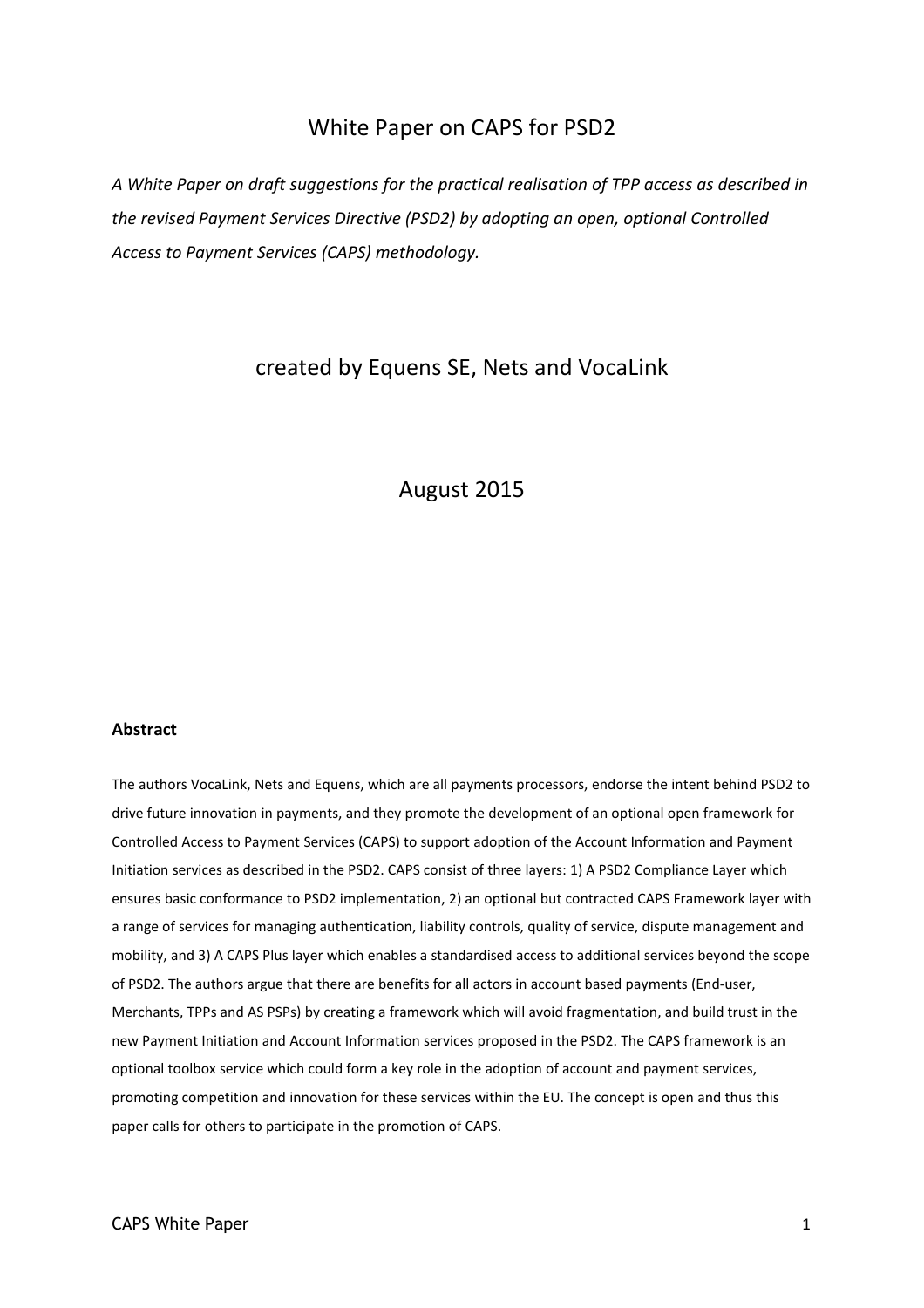# **EQUENS**





## **Preamble**

We, the author companies of this CAPS white paper, have the firm belief that the regulatory intent behind PSD2 of opening up banks for information and payment services to third parties, if adopted correctly, will be a critical step in driving future innovation. It has been proven in several other industries that Open Innovation leveraging the creativity of the non-incumbent developers - can be of great benefit to end-users, merchants, developers, service providers and the incumbent players. We wholeheartedly endorse this approach and wish to contribute to the debate with our combined industry experience of how the implementation of PSD2 may be realised in a safe, secure, open and fair way.

PSD2 stipulates the introduction of Payment Initiation (PI) and Account Information (AI) services by Third Party Payment (TPP) providers. These services can be the basis of Open Innovation, which, in future scenarios may lead to additional, but optional, services beyond those regulated by PSD2. The finalised PSD2 text poses a number of challenges that need to be considered and clarified during the EBA's consultation period.

In brief, these challenges are:

- For PSD2 to be a success it must be embraced and adopted by the market to foster and promote innovation and competition. In reality this must be underpinned by simple, modern and flexible API infrastructure and authentication methods.
- To avoid each of the ca 7000 banks in Europe creating divergent implementations of the PSD2 there has to be a level of harmonisation in the basic standards and principles of PI and AI services.
- Rapid growth in the TPP market driven by the open access could create a 'fragmentation effect' resulting in a difficult and complicated connectivity and reach challenge. An open network of aggregators, such as CAPS, should emerge in the market, allowing consolidated connectivity.
- To promote future innovation we believe that optional services beyond those regulated under PSD2 should be encouraged.
- Disputes over PI-and AI-services are inevitable, so it is in the interests of end-users, merchants, TPPs and Account Servicing Payments Service Providers (AS PSPs) to have standardised dispute resolution processes, driven by agreements on liability and authentication. We believe that some TPPs would welcome further clarity and certainty of service.
- A standard 'toolbox' of services for emerging TPPs could form a key role in the adoption of account access services. This standard offering will enable TPPs to focus on the development of their core business, removing many of the barriers to entry. Sourcing of technical solutions should be permitted to ease adoption, and indeed encouraged to promote competition and innovation.
- Our white paper describes a full set of suggested principles and functions which provide advantages to all stakeholders – a summary is found in the CAPS Benefits Table in Appendix 1.

We believe that the above principles will encourage the practical, safe and open realisation of PSD2 and wish to submit this White Paper for discussion to all those interested in making PSD2 a success. This includes in particular the EBA Authority which may wish to consider some of the above principles for inclusion in the forthcoming Regulatory Technical Standards - or at least ensuring boundary conditions that the above principles can be taken up voluntarily by the industry.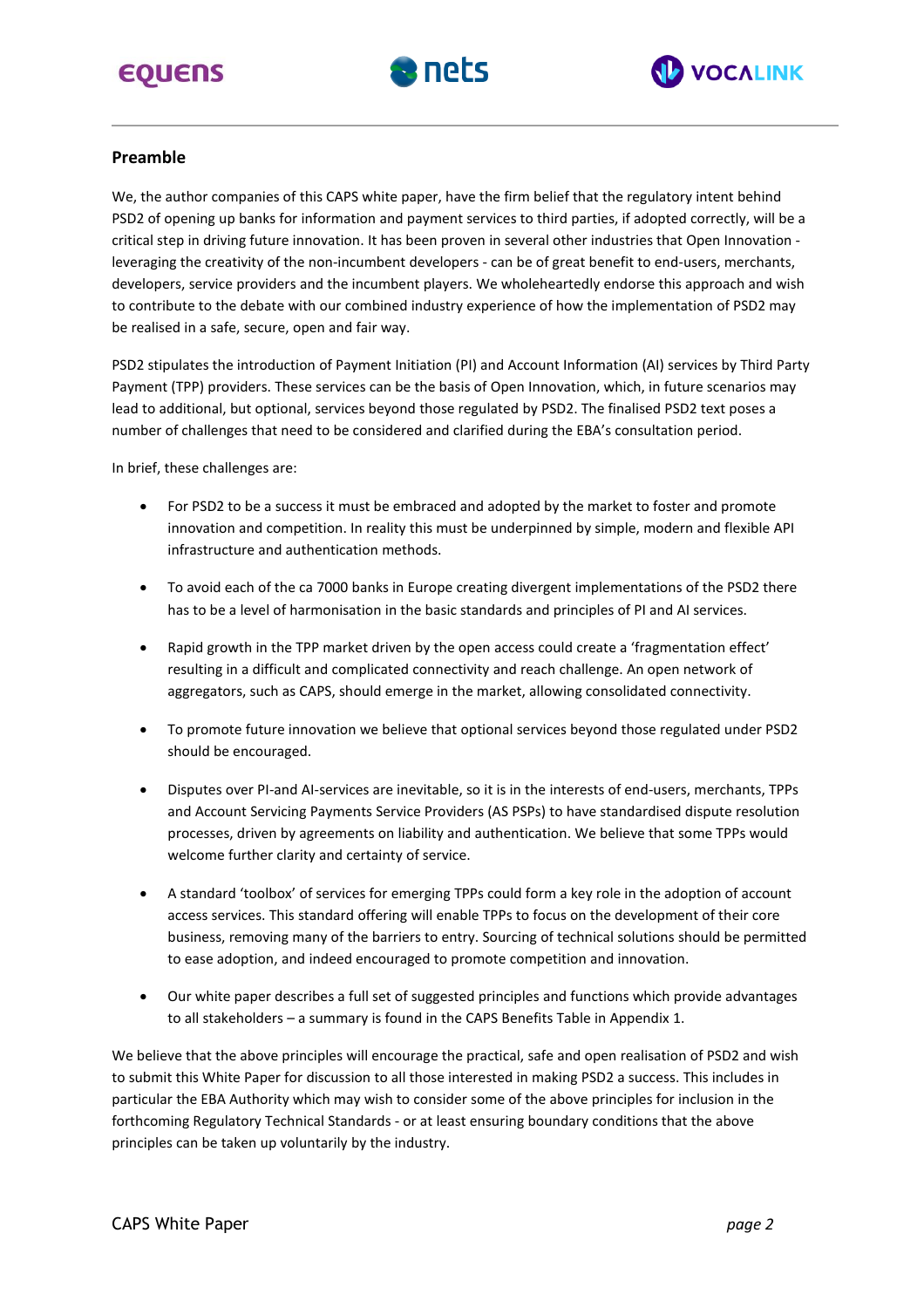



# **Controlled Access to Payment-related Services (CAPS): A group of services to support enduser access via third parties to payments and other related services.**

The CAPS services have been conceived to facilitate legislative compliance and optional enhancements towards safe, secure and non-discriminatory access by Third Party Payment Service Providers (TPPs) to payment services provided by AS PSPs. Accordingly, CAPS would crucially help to support the legislative intent behind PSD2 by creating a level playing field for existing and new market players and thus fostering competition and innovation. CAPS would furthermore provide a solution to some of the practical issues that PSD2 is expected to entail, particularly regarding reach, security, authentication and liability. It would also actively support new entrants with new business models<sup>1</sup> to enter the market and develop compelling services to consumers.

## **CAPS participation layers**

The CAPS service consists of three levels of participation: the PSD2 compliance service; CAPS framework; and CAPS plus.



**Figure 1:** CAPS introduces a PSD2 Compliance Layer, a CAPS Framework Layer and an optional layer for CAPS service providers' additional value added services in competition with each other.

The PSD2 Compliance Layer is the first level of service in CAPS. It will provide a centralised connectivity solution for any TPP and AS PSP creating a standardised service, thus reducing or removing the need for multiple connections. This Layer will be created to wholly conform to the functionality and rules defined in PSD2. This provides a level playing field for all market actors: helping the AS PSPs fulfil their requirements in PSD2; and, to offer new and existing TPPs the access required to foster new and innovative services for the benefit of end-users. In line with PSD2, there will be no contractual obligations for TPPs in the compliance

 $\overline{a}$ 

 $^{\text{1}}$  no business models will be explored here, CAPS does not endorse any particular business model and no business models are explored or proposed in CAPS but are left to the open market.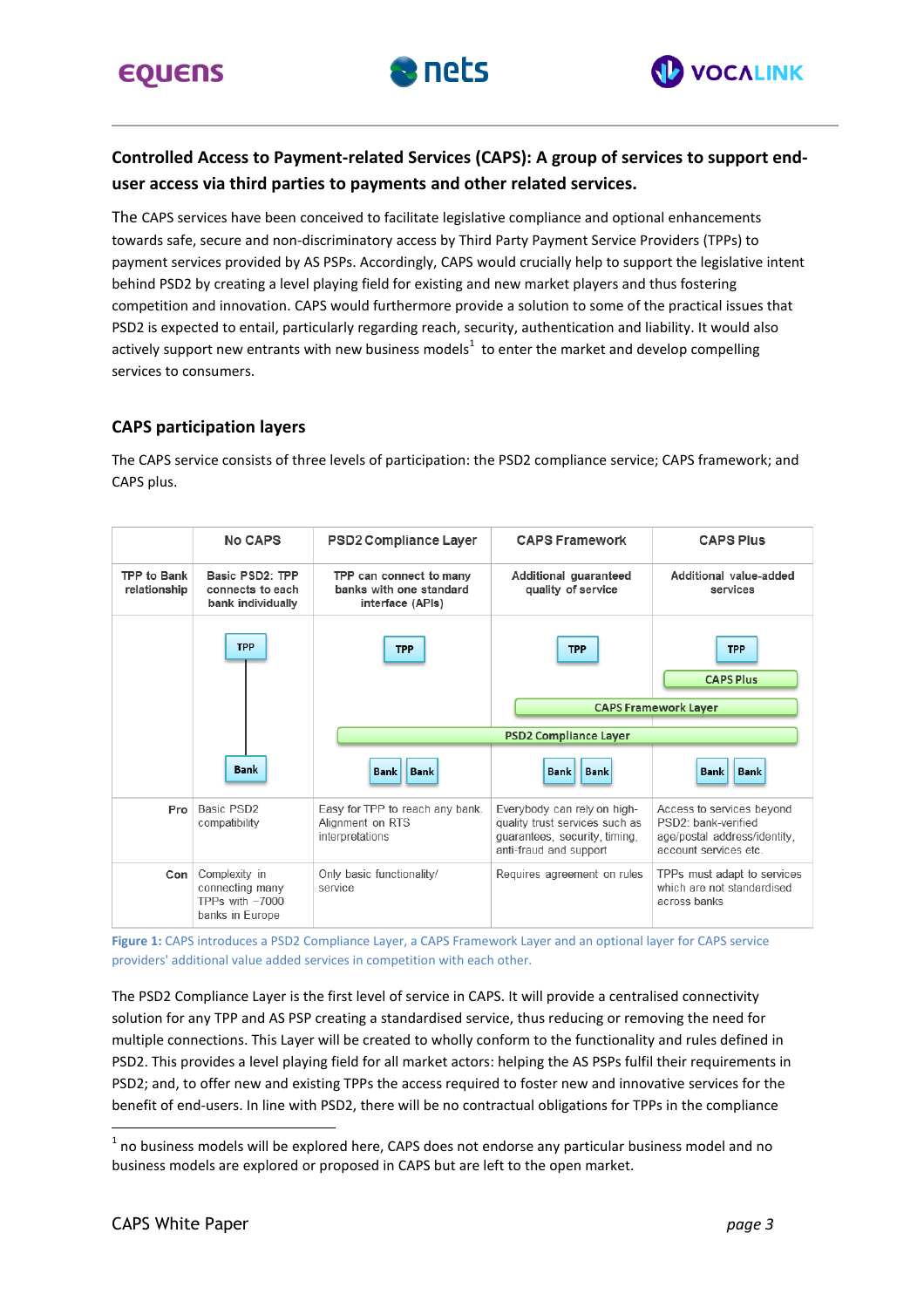





layer. It is reasonably assumed that AS PSPs could use the compliance layer to fulfil their access requirements in PSD2, however this in no way restricts AS PSPs and TPPs having their own additional arrangements if desired.

The next level of service, the CAPS Framework Layer, will require TPPs to sign up to a standardised framework that will look to build on the rules mandated in PSD2 and add further detail. The clearly defined business and operational rules defined in the Framework will help to promote a better service and create more consumer confidence. The Framework will cover aspects such as governance (SLAs etc.), authentication, liability and onboarding processes, these aspects are explored further in this paper. The Framework will be designed such that it is open to, and promotes the participation of, all reasonable TPPs, the only pre-requisite being adherence to PSD2.

The CAPS Plus layer includes additional services beyond those mandated in PSD2 that will help to drive innovation. We believe that access to these services will be very valuable to TPPs and allow a much broader scope for new services such as wider access beyond payment accounts, age verification and address verification. CAPS Plus services may not be standardised across all AS PSPs, individual AS PSPs may choose to offer different levels of additional services.

#### **CAPS Objectives**

The main objective of this document is to support, formalise and promote the CAPS service layers in order to help facilitate European interoperability between the systems of AS PSPs and TPPs as intended by PSD2. The end goal is full reachability through an open network of service providers adhering to the CAPS concept and services.

This White Paper discusses the technical and operational guidelines that should be followed for the CAPS services to function smoothly. There are significant benefits for end-users as CAPS will foster new innovation and market entrants through safe and secure pan-European access.

It is essential that everyone is free to join, provided they at least comply with the requirements of PSD2. CAPS is not exclusive and does not prevent any market player from doing a proprietary implementation of PSD2 compliance as an addition to, or alternative, to CAPS.

If all market actors chose to embrace CAPS, the implementation (chosen by the joint governance) will be operated by CAPS service providers that will provide:

- a controlled service and network to ensure consistency and structure for new services
- a robust authentication and credentials approach, integrated with appropriate liability allocation and a differentiated Quality of Service for different actors
- standardised liability dispute management processes, and
- TPP mobility<sup>2</sup> between CAPS services

 $\overline{a}$ 

 $^2$  i.e. that TPPs can easily utilise multiple CAPS providers, as each CAPS service provider has the same policies, basic interfaces and processes through the PSD2 compliance layer. CAPS providers will compete on level of service, reach, functionality and other business criteria.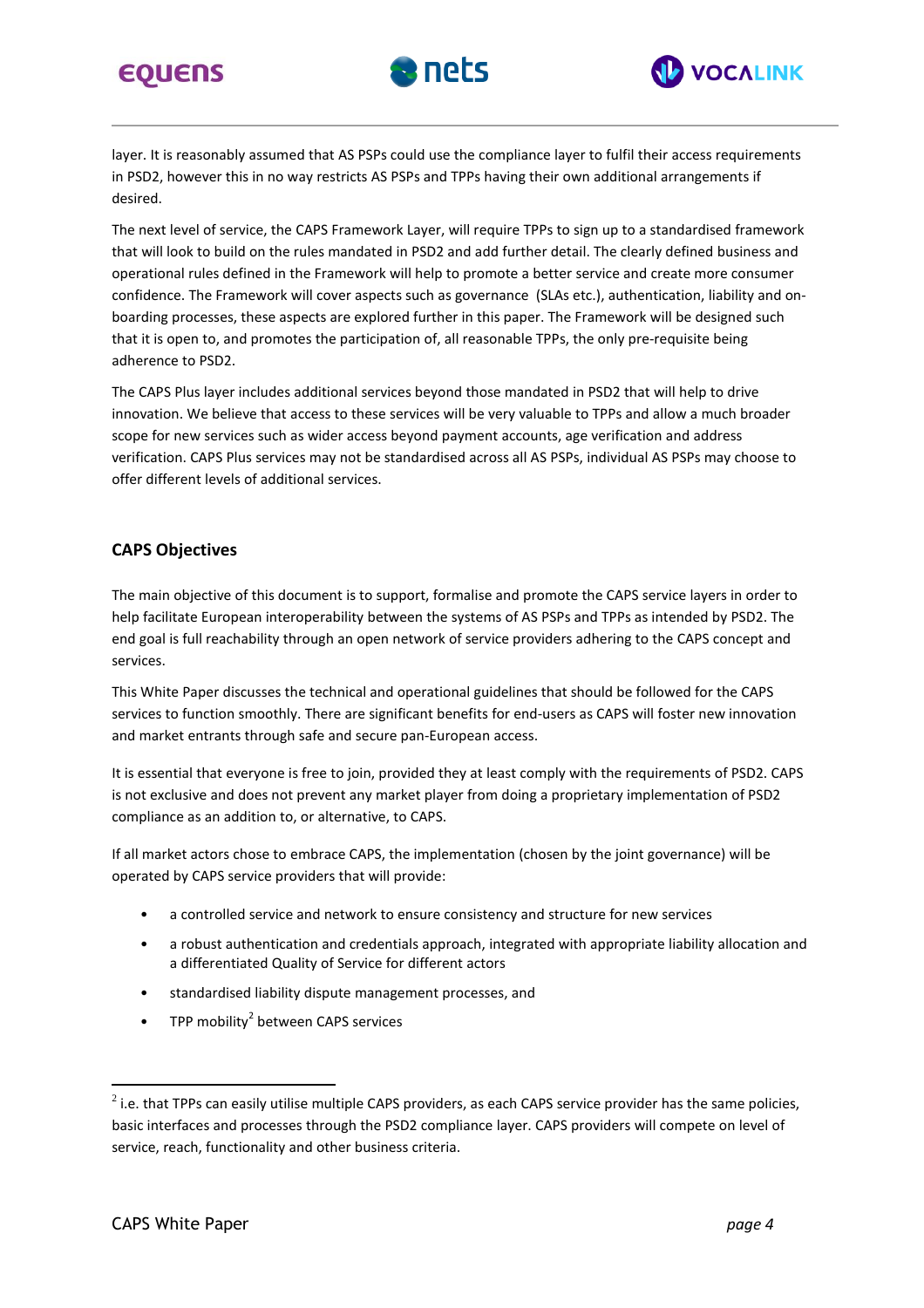





The governance introduced by the CAPS Framework will be created in an open manner meaning that it can be replicated across Europe by any skilled payments service providers. The framework may also be implemented by individual AS PSPs that choose not to join a CAPS service.

There are a number of governance aspects that need to be considered based on the account accessibility mandated under PSD2. It is envisaged that many of these aspects will be covered in the Regulatory Technical Standards that will be built in to the Compliance Layer. The following sections detail how the CAPS Framework would enhance this. At this stage the development of Regulatory Technical Standards has not started so these elements will evolve as necessary.

## **Credentials and authentication**

There is a large divergence across Europe in the approach to trust frameworks that govern the use of credentials and types of authentication. However, these trust frameworks are all underpinned by a few core methods. The CAPS framework will integrate numerous approaches to trust frameworks to ensure that participants have maximum flexibility to offer to service users.

The PSD2 mandates strong customer authentication, it should be clear that the service is authorised by the end-user, who the beneficiary of the authorised payment is, and what the payment amount is. Ultimately, the trust frameworks implemented need to reach a balance between usability for end-users and an appropriate level of security.

Additional consideration needs to be given to understand:

- a pragmatic, risk based authentication process should be included, for instance differentiating between account information services and payment initiation services.
- modern authentication methods should be permitted, including the use of tokens and Open Authentication (OAuth)

The objective must be to make solutions that are both flexible enough to cater well for new technology and yet meet appropriate levels of security. A central service that monitors the network in more detail than the Regulatory Technical Standards and guidelines can enhance fraud protection and provide a standardised authentication services for TPPs.

Existing players have made inevitable investments in their current approach and therefore want to persist with these methods, likely giving rise to disputes about which approach is adopted. Even where the parties agree on the standards and approach, getting parties integrated so their systems work together, and keeping them aligned through subsequent system changes, can be a challenge. When focusing on the ultimate goal of pan European interoperability the authentication methods and credentials are a key driving factor to ensure alignment.

As a result of the sharing of internet banking credentials being part of the PSD2, the AS PSP's customer terms and conditions most likely need to be reviewed. Inevitably, a risk based approach dictates that they could be subject to greater scrutiny on Payment Initiation, and require robust liability and dispute resolution processes, greater controls of volumes and values, and appropriate risk underwriting structures.

It is expected that the AS PSPs will be responsible for most of the liability in PSD2, whilst this may seem preferential to TPPs this could also limit the flexibility of authentication methods that will be permitted. The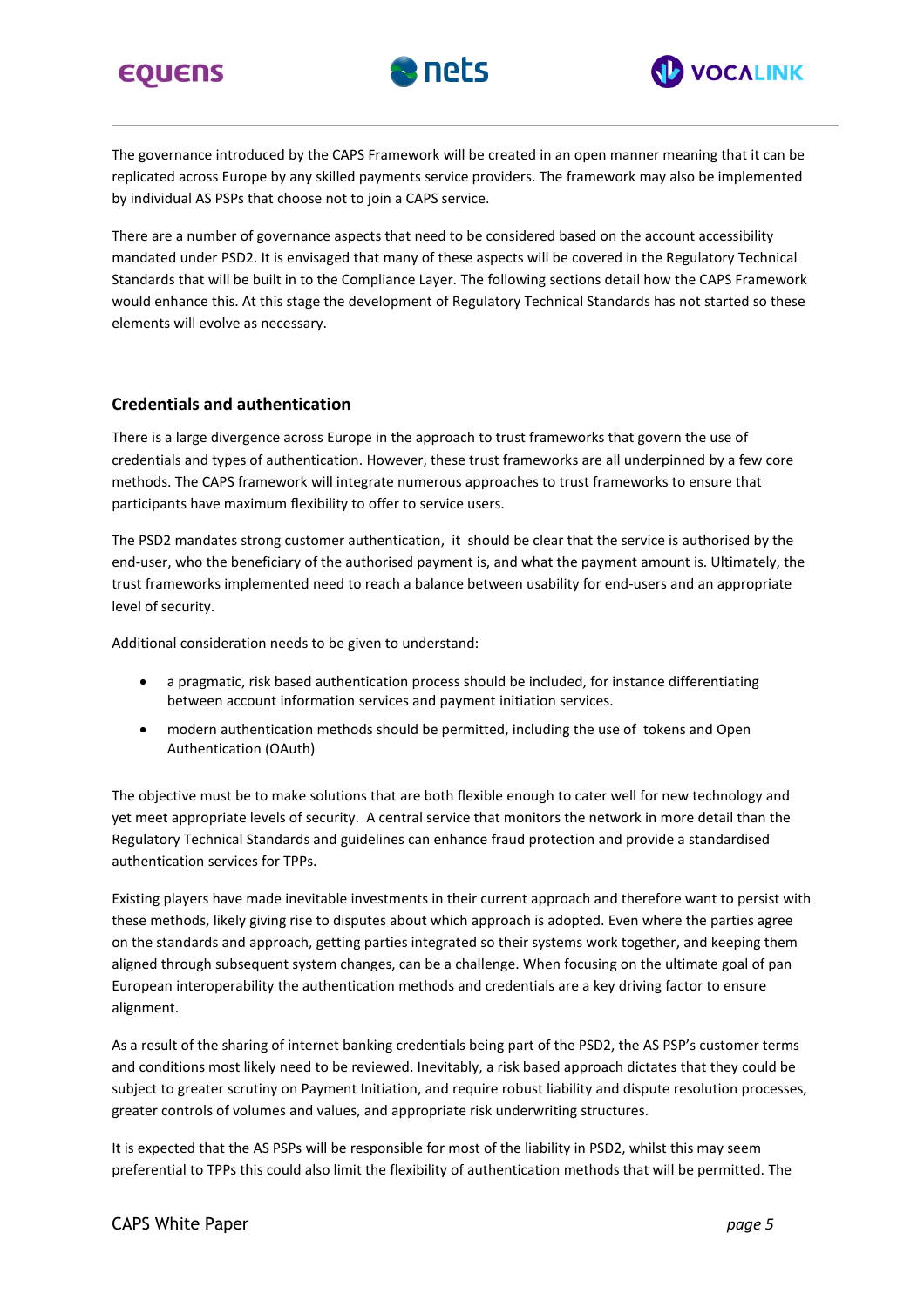# **EQUENS**





CAPS Framework will have several liability models that will give the TPPs an option to accept more liability, but gain more control of the authentication process. The purpose of this is to give end-users the best experience.

## **Liability and dispute handling**

PSD2 makes it clear that consumers will be entitled to immediate reimbursement from the AS PSPs who have to then pursue the TPP. As there is no contract required this process could be very difficult as there may be several reasons for a dispute: the payment may not be properly authorised; or, the end-user may be fraudulent or even just not remembering a recent purchase! In practice, a need arises for a fast, simple, reliable and efficient settlement of disputes. Without this, the trust in TPP access to payment services will be undermined.



**Figure 2:** Both AS PSPs and TPPs will need tools to support the on-going monitoring of risk and quantification of potential outstanding liabilities. In the illustration above, a AS PSP faces a high risk if multiple TPPs are unable to cover their liabilities. TPPs may face similar high risk across multiple AS PSPs. As the number of participants taking part in TPP access services increase, the complexity of such monitoring will be a burden unless processes are standardised and automated as proposed by CAPS.

What is needed, in order to comply with PSD2, is an approach that provides a technical capability to facilitate easy monitoring of risk and potential liabilities, including dispute resolution mechanisms to allow the escalation of contentious issues. CAPS can help support this by providing a neutral and structured process for the AS PSP and TPP to communicate and reach a settlement of the dispute. This process will:

- have a low cost, defined and agreed, dispute resolution process. This process can appropriately feed into rule changes to reflect new liability use cases to the benefit of all participants
- be able to support TPPs in case of unreasonable claims for reimbursement by AS PSPs
- include a method for AS PSPs and TPPs to exchange funds in case of a financial settlement
- cooperate with local competent authorities in the suspension of participant access where regulations have been breached

The growing adoption and use of real-time payment infrastructures must be coupled with developments in existing fraud monitoring and protection systems. CAPS fraud monitoring will run in conjunction with and aim to bolster where appropriate, the current and future processes used by merchants, TPPs and AS PSPs.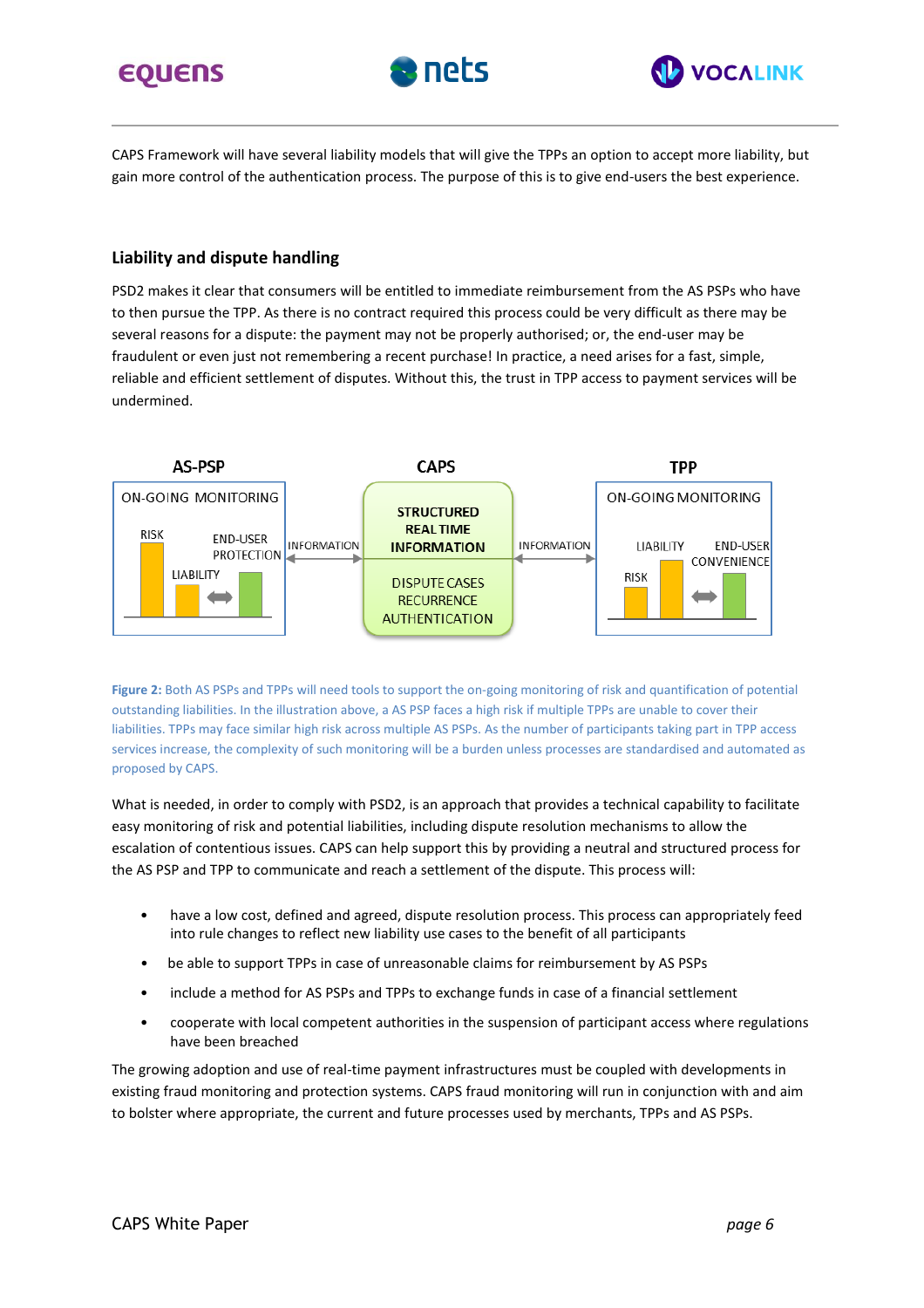# **EQUENS**





Following the establishment of CAPS, further investigation will be done with all actors to determine how fraud protection can be enhanced. A CAPS service provider can provide a central view across all connected AS PSPs and TPPs giving significant benefits for fraud management and potentially also for detection.

## **Participation and on-boarding**

Access to the CAPS Framework layer will require all participants to go through a simple yet robust on-boarding process when joining the service. This process will ensure that all participants adhere to a set of fair, reasonable and non-discriminatory minimum requirements. The criteria for joining CAPS will be jointly developed in multi-stakeholder consultation and specified in the Framework to gain CAPS participation (and a digital CAPS certificate is issued, allowing real-time monitoring and control).

It is important that the on-boarding process does not preclude any participant from accessing CAPS, but merely ensures that they meet the defined minimum requirements which are essential to increase trust between participants.

The on-boarding and certification process is run completely independently and in addition to any registration process controlled by the local financial conduct authorities as specified in PSD2.

The CAPS certification process will create an enhanced level of trust between participants as access can be suspended, in cooperation with competent local authorities, should the participants face operational attacks, repeating breaches of rules, and confirmed actions of fraud. Furthermore, it provides a structured resolution process of any operational and compliance issues and conflicts. To further this point, a networked infrastructure can detect and suggest options for reaction, better than parties acting individually, thus preventing the loss of valuable time and assets.

#### **Mobility and Interoperability**

The ultimate goal of CAPS is a pan-European interoperability model, which will connect TPPs and AS PSPs in a common trust framework, allowing participants pan-European wide access with a single integration. Instead of each TPP trying to access accounts individually for each of the 7000 banks in Europe, a standardised interface is proposed that makes connectivity simple for TPPs.



Figure 3: The PSD2 Compliance Layer enables easy mobility for TPPs wishing to connect to another CAPS service provider. The CAPS Framework Layer will enable interoperability for TTPs that operate in multiple market segments.

A pragmatic stepwise approach to the implementation of interoperability will be adopted:

Step 1 – Framework implementation – CAPS service providers begin with individual implementations but work together to form the basic framework and agreements that will see a commonality between services.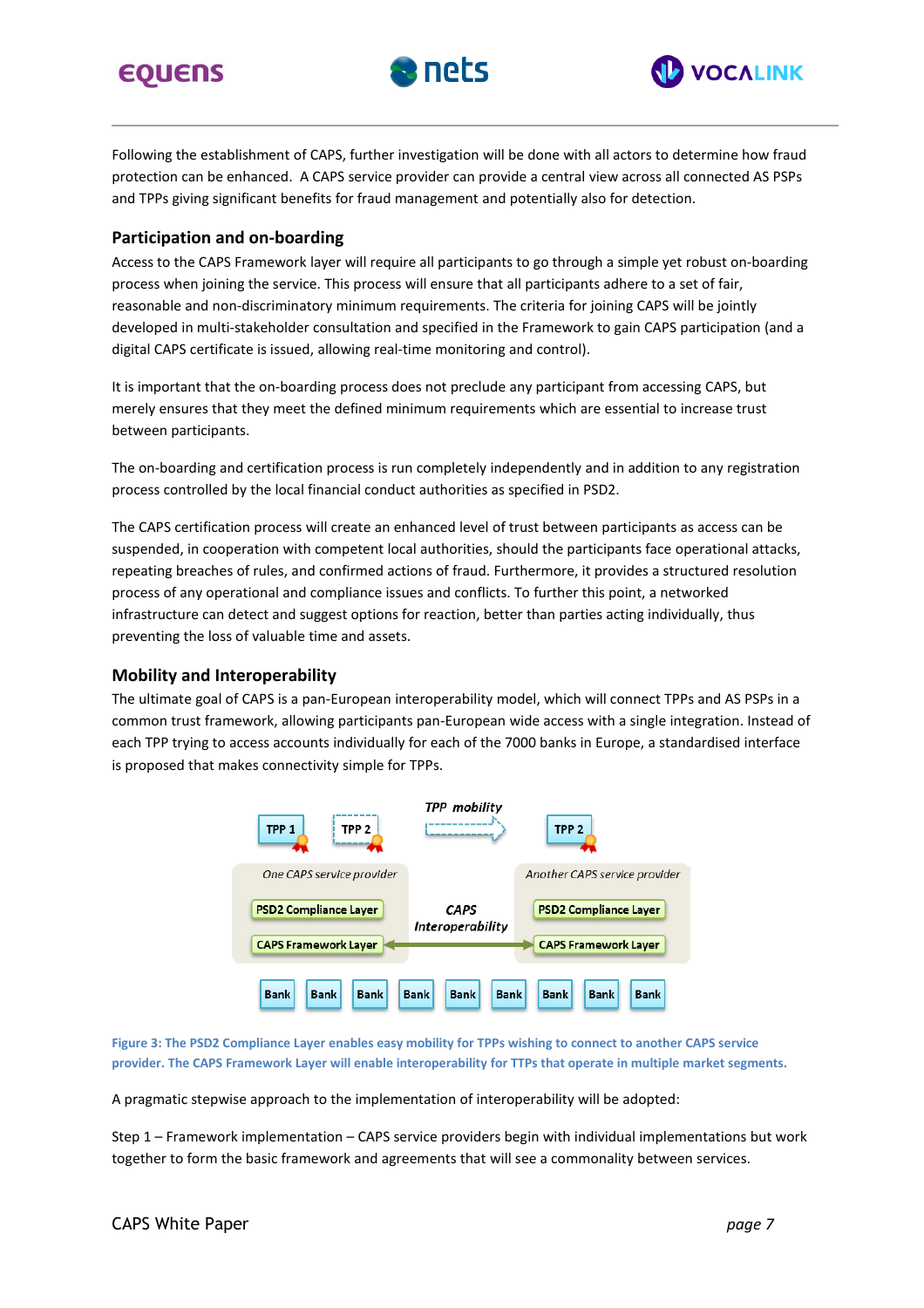





Step 2 – On boarding mobility – CAPS service providers continue to operate independently but recognise other CAPS service providers certification of both TPP and AS PSP participants, thus enabling TPPs to increase reach quickly and easily via connection to multiple CAPS service providers.

Step 3 – Interoperability – CAPS service providers begin to route transactions via each other, creating a single point of entry thereby removing the requirements for multiple integrations for participants that operate in many geographies or market segments.

#### **Governance**

The CAPS Framework will be defined in terms of a Rule Book, created according to open and objective criteria, jointly developed with other stakeholders, covering the following aspects:

- Vision and objectives of the CAPS service
- Scope of the CAPS service
- Roles of actors in the CAPS service
- Business and operational rules, including payment and account-related processes, dispute processes and data and API standards
- Rights and obligations of participants, including participation on-boarding processes
- CAPS Service management and governance model

The governance structure will also be determined in an open, inclusive process to ensure the continued progression of CAPS as the market, technology and regulatory environment evolve.

## **Summary of the Benefits of CAPS**

The creation of an accessible, stable and forward thinking CAPS solution will bring a number of key benefits to the market:

- Streamline interaction between TPPs and AS PSPs
- Provide a level playing field for core elements of account access
- Promote easier access for new entrant TPPs
- Assist existing TPPs to conform to PSD2 and enter new territories
- Help AS PSPs to fulfil their regulatory obligations
- Standardise messaging formats and promote minimum service levels
- Creation of an 'opt in' framework clearly defining business rules and governance
- Baseline service to manage end-users expectations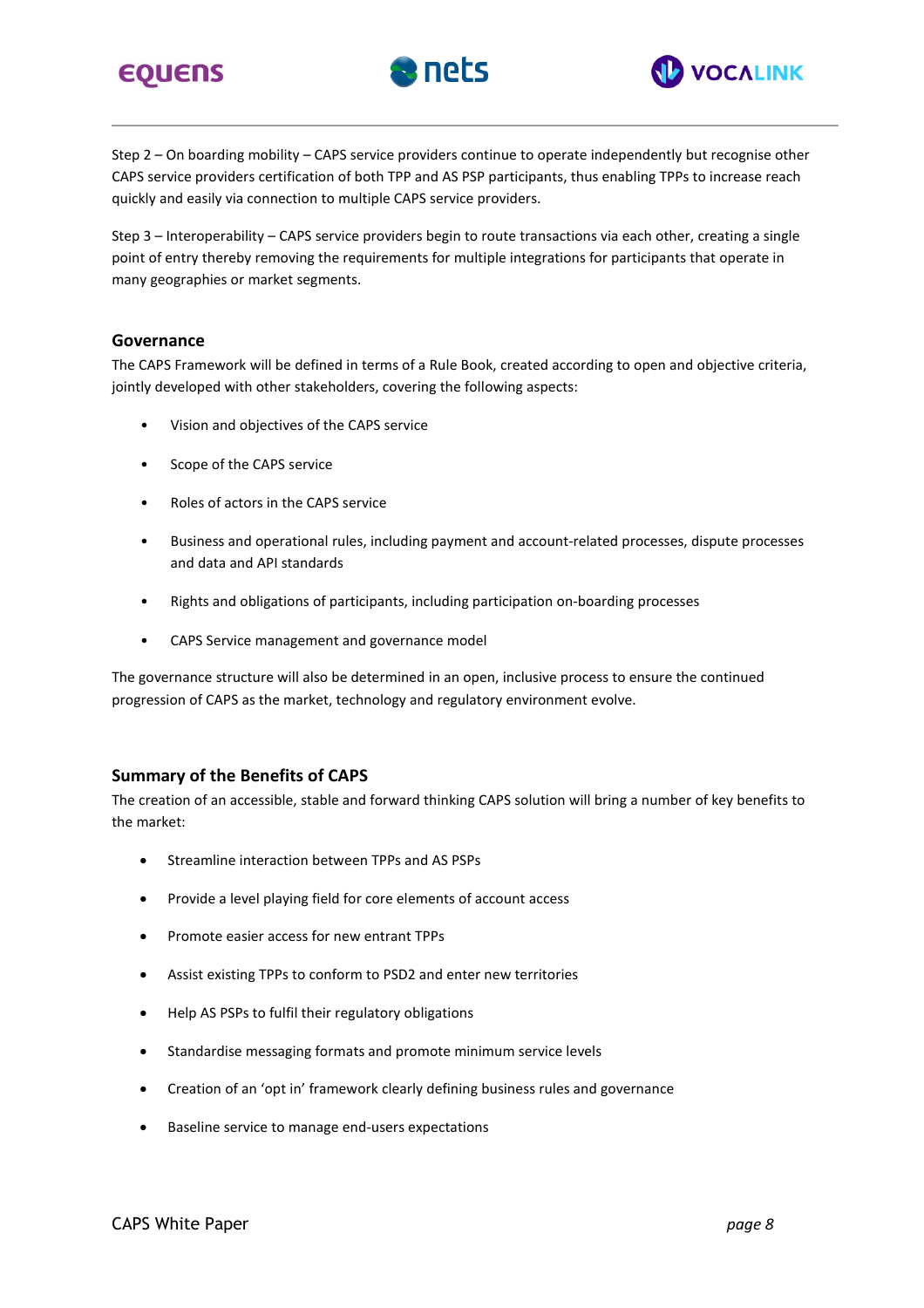





#### **Conclusion and Call for action**

Equens, Nets and VocaLink have collaborated to produce this white paper, providing our best assessment of how to make TPP access to payment services work securely on a large scale. We worked together to develop the basic ideas behind CAPS into practical solutions which facilitate widespread secure and non-discriminatory access to payment services as required by PSD2.

The next step will be to discuss this white paper with the wider industry, the EBA and other regulators, as input for the further development of the PSD2 Regulatory Technical Standards. All three organisations will continue to develop further detail on the CAPS framework and its services.

Again, as stated multiple times in the text, we wish to emphasise that this CAPS concept, its governance, its implementation and its services are in no way limited to the ACH processors of this White Paper. This is not limited to bank service providers at all, but is explicitly open to free competition from any party willing to endorse the common vision of a high quality and secure trust framework. In fact, further partners are explicitly welcome.

#### **Contact**

Interested parties should contact one of these three contact persons:

| <b>Equens</b>                  | <b>Nets</b>                    | VocaLink                 |
|--------------------------------|--------------------------------|--------------------------|
| Evelien Witlox-Nagelkerke      | Lars Lolk Hauge                | Sara Parker              |
| General manager Product        | VP Strategy & Business Support | <b>Product Director</b>  |
| Management & Innovation        |                                |                          |
| Equens SE                      | NETS Denmark A/S               | VocaLink                 |
| +31 88 385 68 04               | +45 29 48 20 71                | +44 794 622 4792         |
| Evelien. Witlox@nl. Equens.com | Lars.Lolk.Hauge@Nets.eu        | Sara.Parker@VocaLink.com |

#### **About the author companies**

Equens, Nets and VocaLink are all European payments processors.

All three companies have participated actively in the "Open Transaction Alliance" (OTA), which is a crossindustry initiative of payment practitioners including banks, payment service providers, account information providers, payments processors, merchant and consumer groups, and other stakeholders in the European payments ecosystem.